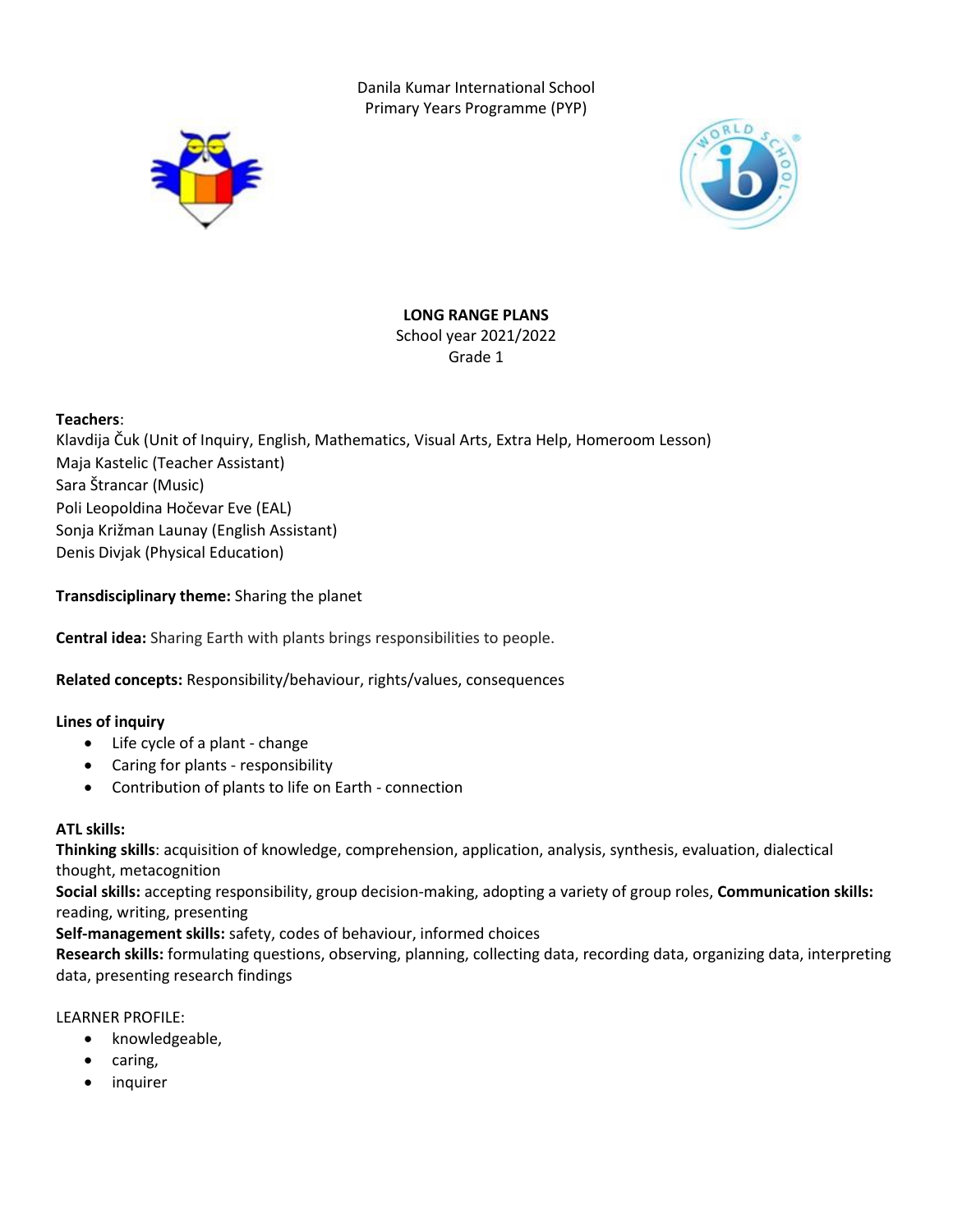# **Taught within the Unit of Inquiry – learning through ENGLISH**

### **WRITTEN LANGUAGE**

Reading:

- enjoy reading and being read to
- read to some extent, for a variety of purposes and respond to what IS READ
- participate in paired, group or class reading activities
- use reading for pleasure, instruction and information
- read various graphic organizers (Venn, tables, bar graph)
- use a variety of reading strategies to make meaning of text (picture clues, phonics, self correction, context…)
- recognize and use the different parts of a book (title page, table of content)
- know the difference between fiction and non-fiction
- begin to use reference books, dictionaries
- begin to read simple text aloud with expression
- understand sound-symbol relationships and recognize and name all letters and sounds
- know the alphabet and be able to use simple alphabetical order

# Writing:

- show confidence and positive attitude toward writing
- show some knowledge of, and willingness to use an appropriate writing process
- respond orally to the work of others
- present writing appropriately with correct spacing and directionality
- exhibit skills in which precision in delicate muscle systems is required
- use content-specific vocabulary which may be connected to the unit of inquiry

# **ORAL LANGUAGE**

Listening:

- listen attentively and considerately and respond in small and large groups
- be able to anticipate and predict when listening to texts read aloud

# Speaking:

- use talk to establish relationship with others and for a variety of personal purposes
- express thoughts, feelings, ideas and opinions and be able to discuss them, respecting contribution from others
- give instructions, directions and messages and respond to the instruction of others
- ask questions and respond appropriately
- respond orally to the work of others

# **VISUAL LANGUAGE**

Viewing and presenting

- Begin to understand that communication involves visual as well as verbal features
- Use a range of communication media (video, photography, computers, texts) to locate, present and record information
- Make inferences about what a character could be like by observing body language, facial expressions, gestures, clothing, and the way other characters respond to them
- Use a variety of visual and technological media, the students will search for, record and present information
- Begin to use appropriate technology such as a computer, printer

# **Taught within the Unit of Inquiry – learning through MATHEMATICS**

# **DATA HANDLING**

- collect and represent data in different types of graphs, for example, tally marks, bar graphs
- represent the relationship between objects in sets using tree, Venn and begin to use Carroll diagrams
- begin to collect, display and interpret data for the purpose of answering questions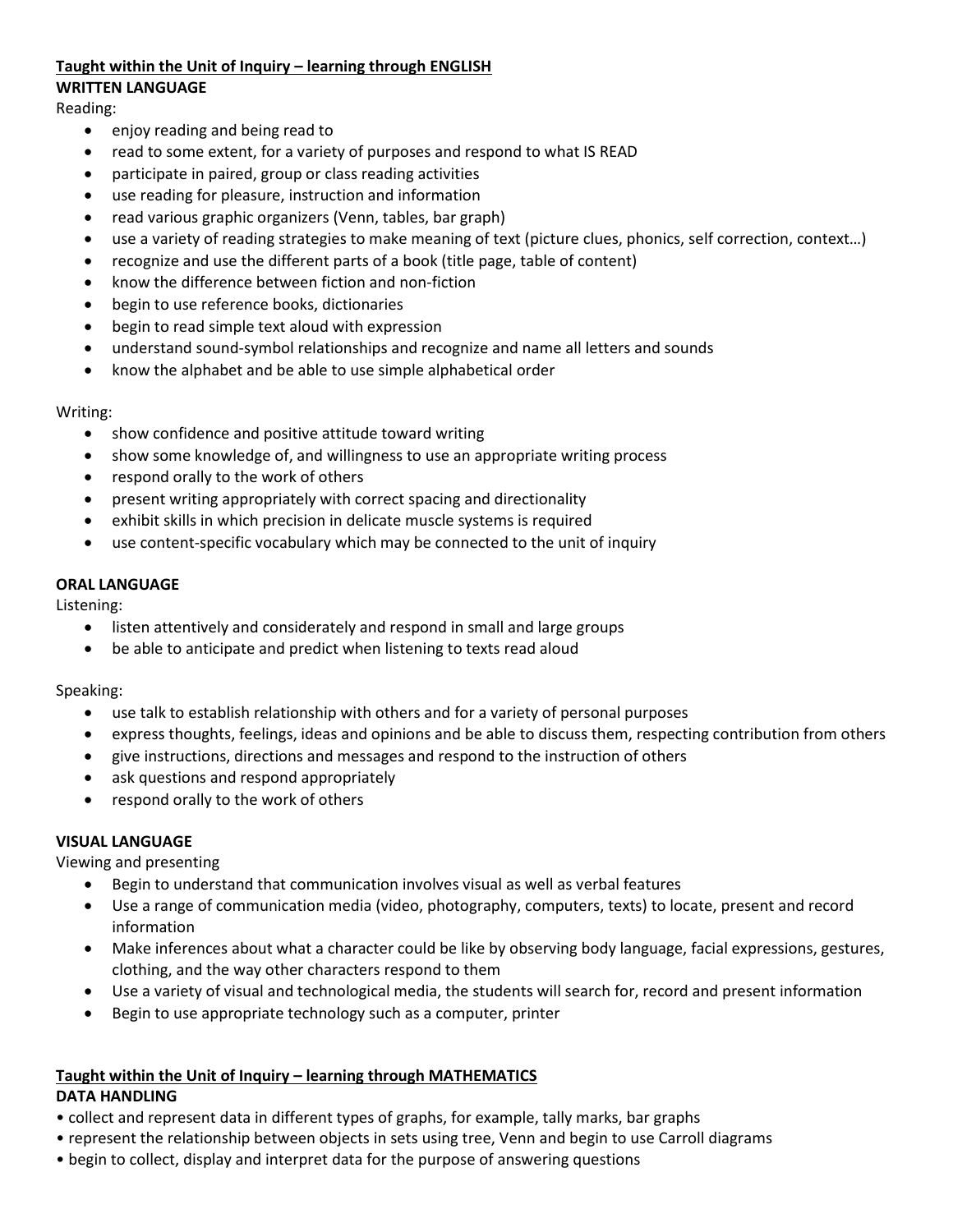- use tree and Venn diagrams to explore relationships between data
- identify and describe chance in daily events (impossible, less likely, maybe, most likely, certain).

# **Taught within the Unit of Inquiry – learning through MUSIC**

RESPONDING

- Sing independently, on pitch and in rhythm, with appropriate timbre, diction, and posture, and maintain a steady beat.
- Express their responses to music in multiple ways (drawings, games, songs, dance, oral discussion)
- Identify the sounds of a variety of instruments, including many orchestra and band instruments, and instruments from various cultures, as well as children's voices and male and female adult voices.
- Devise criteria for evaluating performances and compositions.

### CREATING

- Use voice and body to create musical patterns.
- Participate in performing and creating music.

### **Taught within the Unit of Inquiry – learning through VISUAL ARTS**

RESPONDING:

• enjoy experiencing artworks

#### CREATING

- engage with, and enjoy a variety of visual arts experiences
- use their imagination and experiences to inform their art making
- Introduce sketchbook and use it for responding to art and sketches

# **Taught as a subject-specific (inquiry into ENGLISH)**

#### **WRITTEN LANGUAGE**

Reading:

- read some and retell simple familiar books, independently with confidence
- read silently with a degree of independence
- maintain a "reading reflections" log
- recognize that a story has a beginning, middle, end
- predict what may happen next in a story
- identify with a character or a situation
- recall the plot and characters of a story
- understand and respond to the ideas and feelings expressed in various reading materials
- recognize and talk about a range of different text types
- understand the role of an author and illustrator
- recognize and use the different parts of a book (title page, table of content)
- know the difference between fiction and non-fiction
- begin to read simple text aloud with expression
- understand sound-symbol relationships and recognize and name all letters and sounds
- know the alphabet and be able to use simple alphabetical order

#### Writing:

- begin to write simple, sequenced stories with beginning, middle, and end
- use some simple literary forms and structures
- correctly spell some high frequency words
- use phonetic spelling
- begin to use some common spelling patterns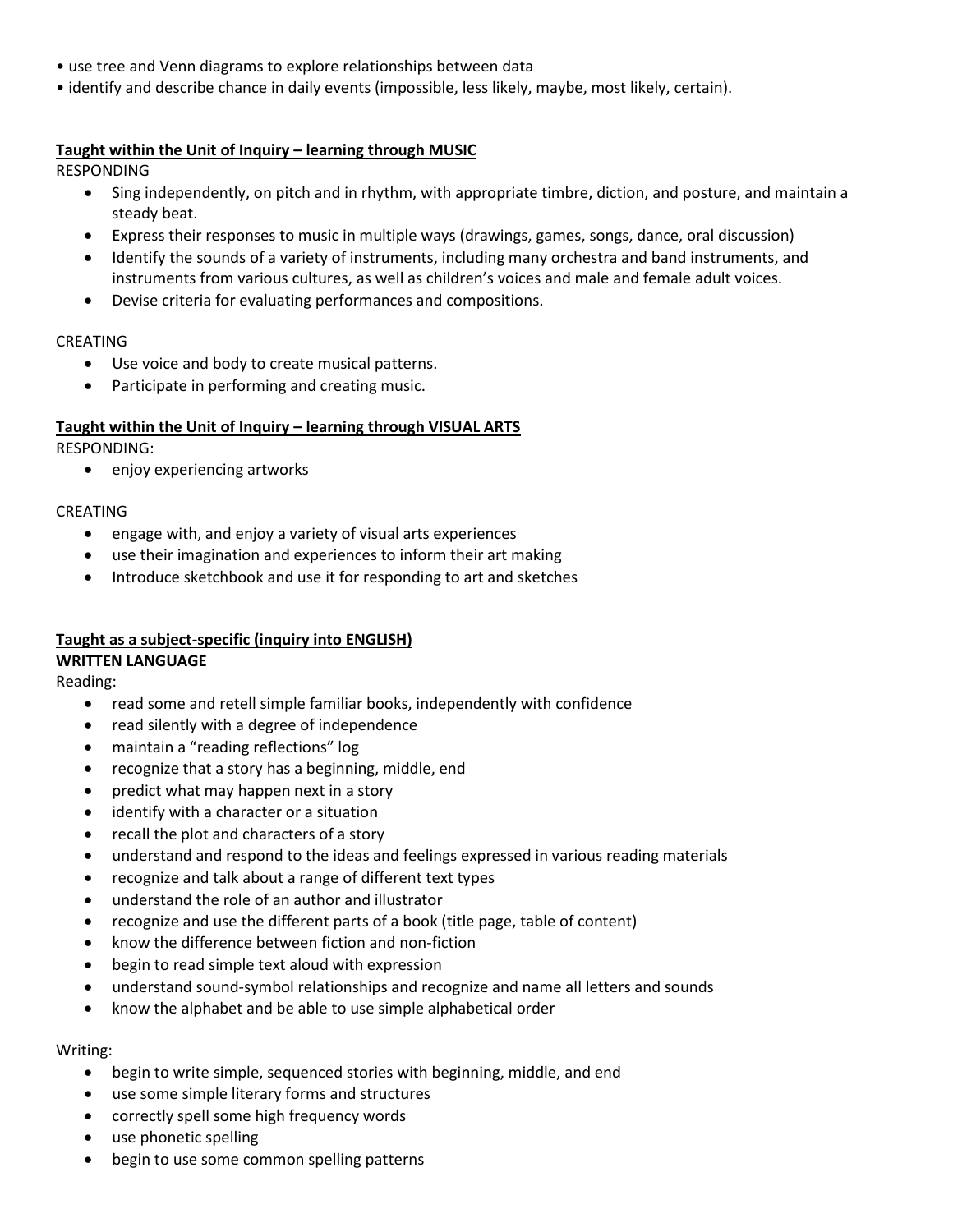write legible upper and lower case letters

# **ORAL LANGUAGE**

Listening:

- begin to appreciate and relate to different voice tones
- listen to and talk about stories, poems, rhymes, questions, explanations, instructions
- hear the beginning, middle and end of the words
- be able to anticipate and predict when listening to texts read aloud
- hear and use rhyming words
- pick out main events and relevant points

Speaking:

- participate in imaginative play, storytelling, role play and dramatization of stories and poems
- retell, relate, and sequence events and stories
- begin to respond to text by identifying the main idea, questioning, and drawing conclusions

# **Taught as a subject-specific (inquiry into MATHEMATICS)**

### **SHAPE AND SPACE**

• begin to understand that 2D shapes can be created by putting together and/or taking apart other shapes

- understand that geometric shapes are useful for representing real-world situations
- sort, describe and label 2D shapes
- begin to create and describe symmetrical and tessellating patterns
- identify lines of reflective symmetry
- begin to understand that examples of symmetry and transformations can be found in their immediate environment
- recognize and explain simple symmetrical designs in the environment
- apply knowledge of symmetry to problem-solving situations

# **MEASUREMENT**

- begin to understand the use of standard units to measure, for example, length, mass, money, time, temperature
- begin to estimate and measure objects using standard units of measurement: length, mass, capacity, money and temperature
- begin to use standard units of measurement to solve problems in real-life situations involving length, mass, capacity, money and temperature

# **NUMBER**

- model numbers to hundred using the base 10 place value system
- begin to model simple fraction relationships (1/2, whole)
- use the language of addition and subtraction, for example, add, take away, plus, minus, sum, difference
- begin to estimate sums and differences up to 20
- begin to describe mental and written strategies for adding and subtracting two-digit numbers without regrouping
- use whole numbers up to hundred in real-life situations
- use cardinal and ordinal numbers in real-life situations
- begin to use fractions in real-life situations
- begin to use strategies to evaluate the reasonableness of answers

# **Taught as a subject-specific (inquiry into MUSIC)**

RESPONDING:

 sing independently, on pitch and in rhythm, with appropriate timbre, diction, and posture, and maintain a steady beat.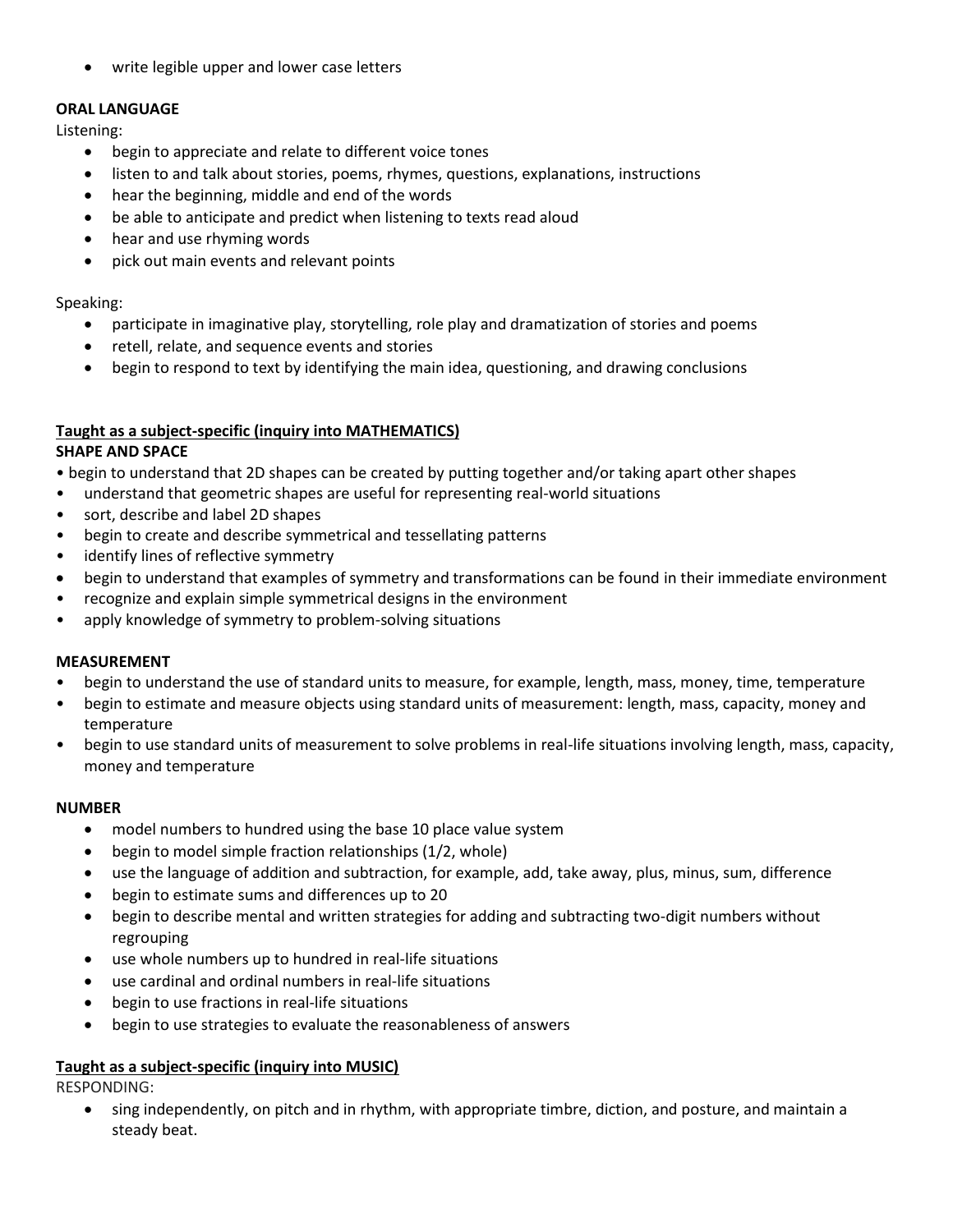- use symbols to record their personal, visual interpretation of elements of sound (for example, loud/soft, high/low, fast/slow).
- devise criteria for evaluating performances and compositions.
- express their responses to music in multiple ways (drawings, games, songs, dance, oral discussion)

# CREATING:

- create and accompany music using a variety of sounds and instruments.
- use voice and body to create musical patterns.
- use vocal sounds, rhythms and instruments to express feelings or ideas.

# **Taught as a subject-specific (inquiry into VISUAL ARTS)**

RESPONDING

- **•** enjoy experiencing artworks
- show curiosity and ask questions about artworks
- describe what they notice about an artwork (cultural and other contexts)
- observe the relationships within an artwork and construct meanings (individuals and cultural groups)
- communicate their initial responses to an artwork in visual, oral or physical modes
- make personal connections to artworks begin to understand individual responses, thoughts and ideas
- create artwork in response to a variety of stimuli.

### CREATING:

- engage with, and enjoy a variety of visual arts experiences
- select tools, materials and processes for specific purposes and develop an understanding that choice of different tools and materials results in different outcomes
- realize that their artwork has meaning
- use their imagination and experiences to inform their art making
- take responsibility for the care of tools and materials

# **Taught as subject specific (Inquiry into PE)**

# **INTERACTIONS**

GAMES

- Travel in different ways, changing speed and direction while maintaining body control;
- get to know one game from their country;
- learn basic rules to play games with balls;
- improve control of a ball when throwing and catching;

# **Taught as a subject-specific (inquiry into SLOVENIAN)**

# **ORAL LANGUAGE**

Listening:

- listen attentively and respond in small and large groups
- hear the beginning, middle and end of the words
- hear rhyming words

# Speaking:

- begin to use talk to establish relationships with others
- begin to give instructions and respond to the instruction of others
- begin to ask questions and respond appropriately